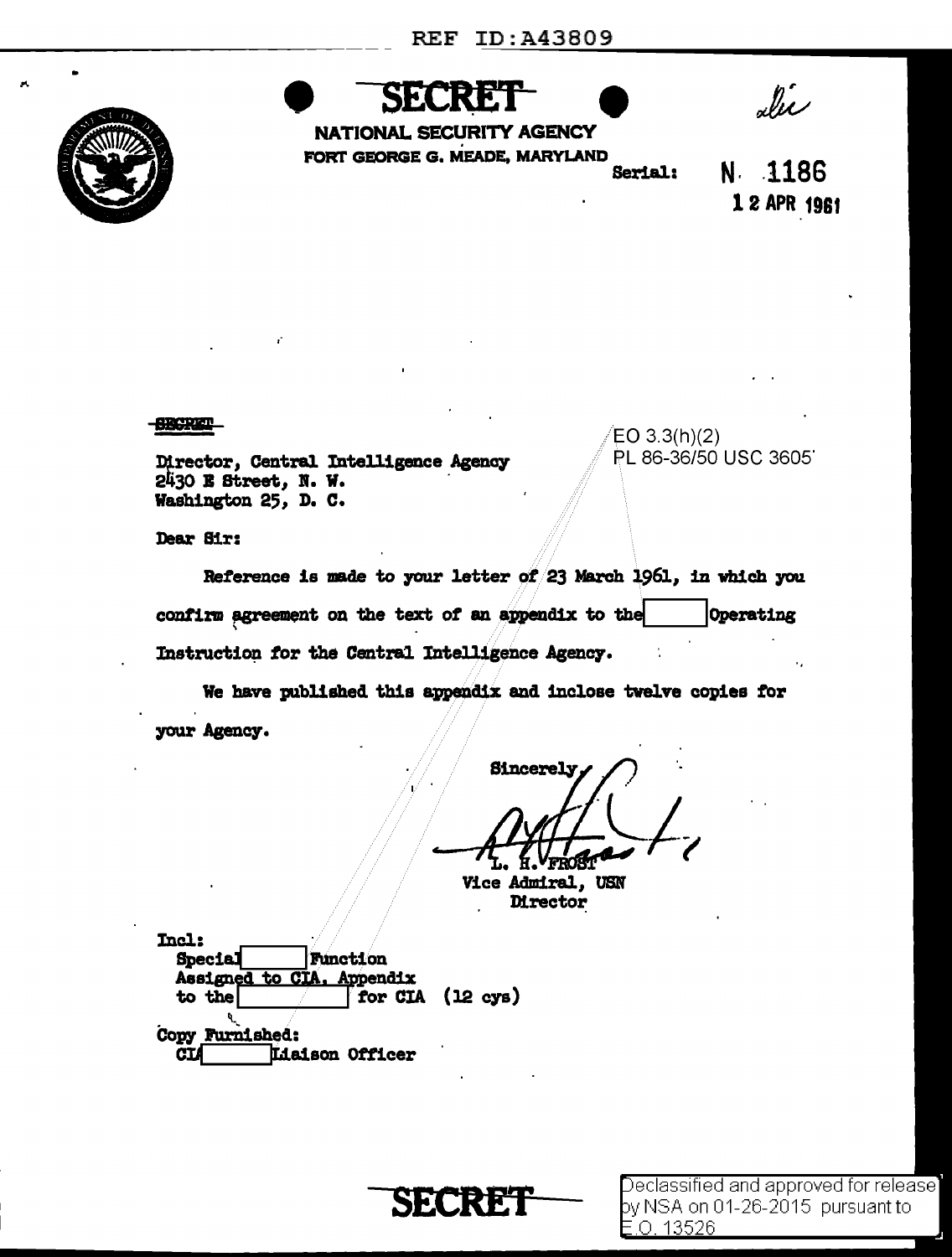## **SECRET**  $6$  April 1961 **SECRET**  $EO 3.3(h)(2)$ PL 86-36/50 USC 3605 APPENDIX **SPECIAL** FUNCTIONS ASSIGNED TO CIA 1. To assist the Director, NSA, in discharging adequately his national responsibility, CIA will perform specific tasks which are considered

2. The functions to be performed by CIA are those which appear, from past experience and discussion, most compatible with existing CIA activities and responsibilities.

essential and are beyond the capabilities of resources directly available to

NSA.

3. In accordance with the above, CIA will perform the following assigned functions:

Appendix to